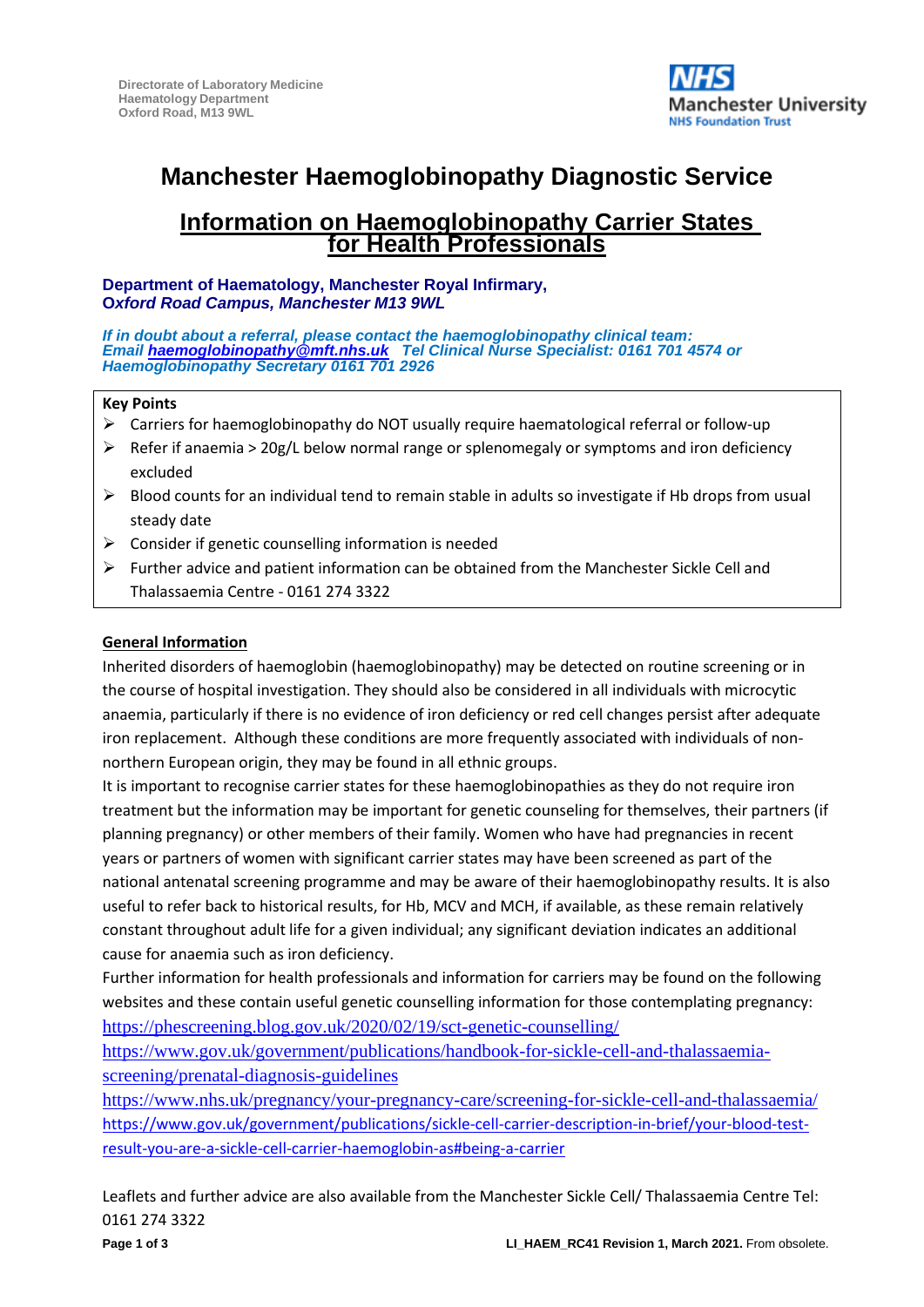# **Investigation of microcytic hypochromic (low MCV, MCH) indices where iron deficiency has been excluded or persists after treatment<sup>1</sup>**

Consider the following conditions most frequently associated with microcytic hypochromic indices and send blood for haemoglobin screen and ferritin (if no result available):

- Alpha thalassaemia
- Beta thalassaemia
- Delta beta thalassaemia
- Haemoglobin E
- Other haemoglobin variants

Carriers for these haemoglobinopathies are clinically asymptomatic. Milder carriers may have a normal haemoglobin with minimal reduction in MCV and MCH while other carriers will have mild anaemia with more marked reduction in MCV and MCH. **Carriers for haemoglobinopathy do not need haematology**  follow up however, individuals with more severe anaemia (> 20g/L below lower limit of normal) or those with symptoms or splenomegaly should be referred for a haematological review.

#### **Beta thalassaemia**

Carrier states for beta thalassaemia are asymptomatic and have a mild anaemia often with marked microcytosis. Carriers should be referred for genetic counselling as offspring of beta thalassaemia carriers and partner carriers of beta thalassemia or sickle cell or other haemoglobin variants may inherit the clinically significant Thalassemia or Sickle Cell Disease respectively. Beta thalassaemia carriage is diagnosed on the finding of a raised Hb A2 level with other phenotypic evidence suggesting beta thalassaemia. In these cases, a haemoglobinopathy card may be issued.

**Beta thalassaemia carriers do not need to be seen in the haematology clinic** unless there are atypical blood findings and concomitant iron deficiency has been excluded. Consider if genetic counselling is needed, particularly for individuals of childbearing age. See also above for information on accessing information for patients.

# **Alpha Thalassaemia**

Alpha thalassaemia is usually suspected in a patient with a hypochromic, microcytic blood picture (with or without anaemia) where other causes for these findings such as beta thalassaemia or iron deficiency have been excluded.

**Alpha thalassaemia carriers do not need to be followed up in the haematology clinic** but should be referred for genetic counselling to the Manchester Sickle Cell and Thalassaemia Centre, if appropriate (see below).

Definitive diagnosis of alpha thalassaemia can only be made by DNA studies. This is not usually necessary except in certain circumstances (see below).

- There are 4 genes controlling alpha thalassaemia (2 on each chromosome) and the number of defective genes will dictate the clinical features:
- Persons with 1 or 2 defective genes are usually asymptomatic and do not need any further investigation or treatment. Iron treatment is not effective and should not be given unless concomitant iron deficiency is proven.

The only indication for further testing is in the antenatal context where it is important to distinguish those who have alpha zero (2 defective genes on the same chromosome) from those who have